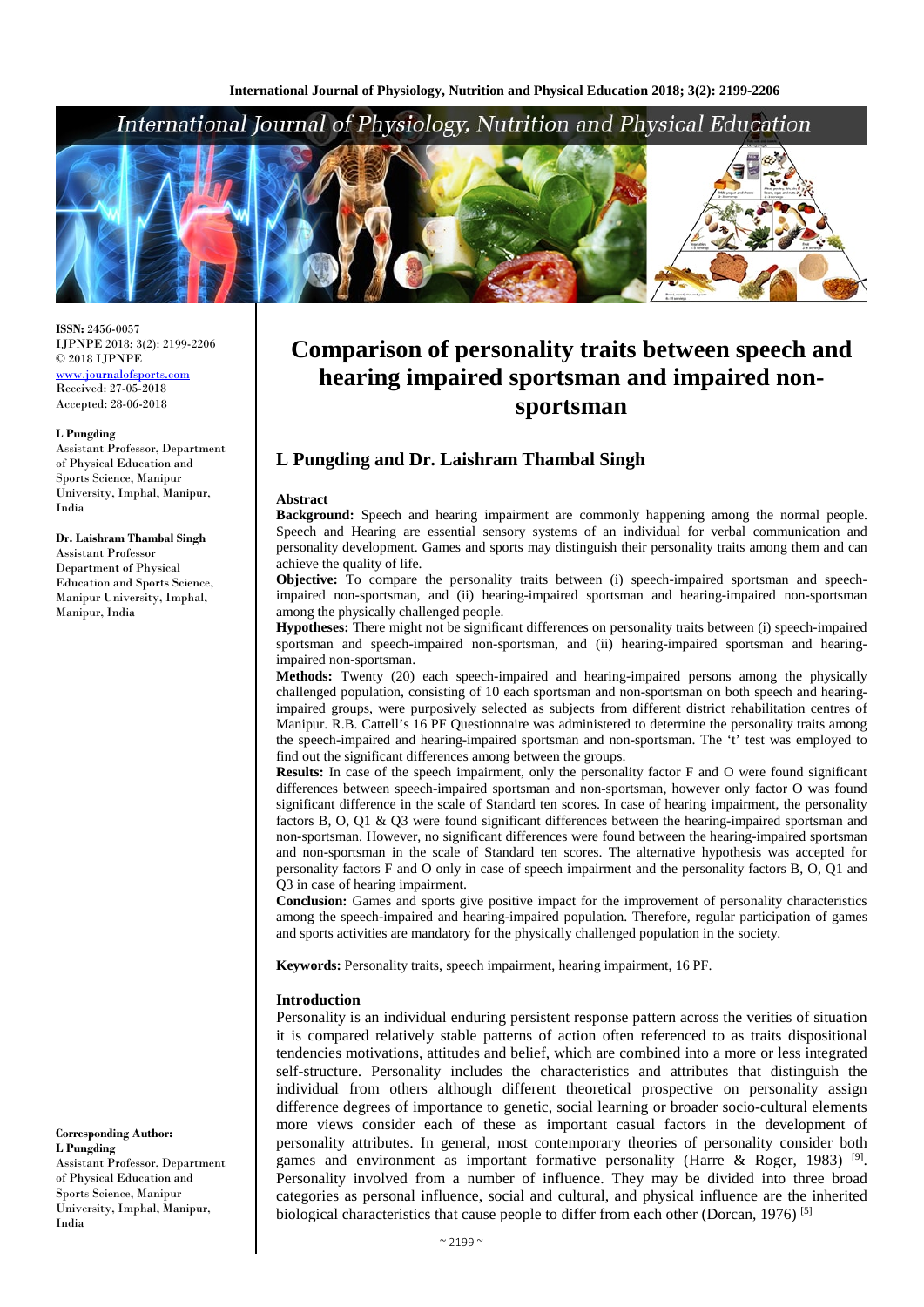Sport engrains in inner discipline, competitive spirit, and friendship, and there is no doubt that physical strength, endurance, social integration and psychological well-being increase with sports. Understanding the benefits of sports for disables children cannot be difficult accordingly (Kizar, *et al*.) [8].

Physically challenged sportsman whom plays sports get more chance of meeting and interacting with people of similar interests and make new friends, this boosts their confidence. Physically challenged sportsman playing together as a team, share and celebrate together. This has a positive effect on their psychology and behaviour. Then, they are less likely to become selfish when they grow up; they are caring and readily to work as a team and get along better with others. This will overcome social stigma and challenges faced by physically challenged persons.

Speech and language disorders, commonly happens among the physically challenged people. This refers to the communication problem that related to the oral motor dysfunction. This is the difficulties of producing speech sounds or problems with voice quality and known as speech impairment. This is a condition in which the ability to produce speech sounds that are necessary to communicate with others is impaired. Speech impairments may be mild to severe. Hearing impairment as a disability category is similar to the category of deafness. It is impairment in hearing, whether permanent or fluctuating, that adversely affects the educational performance but not a particular deafness. 'Hearing is an essential sensory sense of an individual for development of speech which is crucial for verbal communication and personality development. It is the second most common form of disability after loco motor disability in India' (Taneja, 2014) [13]. Speech and hearing impaired people always experience different personality disorders and obstacles to face various situations more than normal people faced because of the inefficiency of oral and listening communication skill. They have high personal inferiority complex comparatively to normal persons. Speech-impaired people cannot express well their feelings that counter the situations happened. Hearing-impaired people too cannot listen to the other and respond properly. They always feel hesitation to give any response in different situation regarding. However, participation of games and sports can support and establish themselves to overcome the problems and minimize the loneliness, mingle with other peers, can develop the personality with activities, maintain the meaningful life style. Games and sports can help disables speech and hearing impaired persons to get rid of inferiority thought, narrow worlds, emotions, fears etc. Therefore, speech and hearing-impaired people can improve beliefs, confidence, friendships, cohesion, encouragement, intellectual integrity, quality life, etc. through regular participation of games and sports activities. They can take part in most sports and enhance their personality traits.

In our society, number of physically challenged people like speech and hearing impairment groups is among the normal population. In order to improve their living standards and achieve the goal of life, different kinds of social activities should be organized regularly. Games and sports are also very important part that influence the wholesome development of human personality and give the essence of quality life.

#### **Objectives**

The main objective of the study was to compare the personality traits between the i. Speech-impaired sportsman

and speech-impaired non-sportsman among the physically challenged people, and ii. Hearing-impaired sportsman and hearing-impaired non-sportsman among the physically challenged people.

#### **Hypotheses**

It was hypothesized that there might not be significant differences on personality traits between the i. Speechimpaired sportsman and speech-impaired non-sportsman and ii. Hearing-impaired sportsman and hearing-impaired nonsportsman.

#### **Material and Methods**

It was found to be hard for the selection of subject particularly on speech and hearing-impaired sportsman and nonsportsman among the physically challenged people. Twenty (20) each speech-impaired and hearing-impaired persons among the physically challenged population, consisting of 10 each sportsman and non-sportsman on both speech and hearing-impaired groups, were purposively selected as subjects of this study. R.B. Cattell's 16 PF Questionnaire was administered to determine the personality traits among the speech-impaired and hearing-impaired sportsman and nonsportsman. All the subjects were belonging to different district's rehabilitation centres for physically challenged people of Manipur state. To find out the significant differences among the groups,'t' test statistical technique was employed and followed by Standard Ten (Sten) scores scale to determine the approximate position of the personality factors with respect to the population values.

#### **Result**

To determine the significance differences in 16 PF between the speech-impaired sportsman and non-sportsman, the t-test was employed. The data analyses and means comparisons are presented in table 1.

|                                         | Sportsman                                                                   | <b>Non-Sportsman</b>                         | t-test   |  |  |
|-----------------------------------------|-----------------------------------------------------------------------------|----------------------------------------------|----------|--|--|
| <b>Factors</b>                          | <b>Mean</b> ±SD                                                             | <b>Mean</b> ±SD                              |          |  |  |
| A                                       | $6.50 \pm 1.354$                                                            | $6.50 \pm 1.900$                             | 0.000    |  |  |
| B                                       | $3.40 \pm 1.350$                                                            | $4.10\pm0.994$                               | 1.320    |  |  |
| $\mathsf{C}$                            | $8.50 \pm 1.179$                                                            | $8.50 \pm 1.434$                             | 0.000    |  |  |
| E                                       | $9.20 \pm 1.932$                                                            | $8.80 \pm 2.044$                             | 0.450    |  |  |
| F                                       | $8.80 \pm 1.317$                                                            | $10.30 \pm 1.252$                            | $2.611*$ |  |  |
| G                                       | $6.60 \pm 1.647$                                                            | $6.90 \pm 1.729$                             | 0.397    |  |  |
| Η                                       | $9.20 \pm 1.932$                                                            | $9.30 \pm 1.636$                             | 0.125    |  |  |
| I                                       | $7.70 \pm 1.059$                                                            | $7.10 \pm 1.101$                             | 1.242    |  |  |
| L                                       | $6.60 \pm 1.955$                                                            | $7.00 \pm 1.563$                             | 0.505    |  |  |
| M                                       | $9.00 \pm 1.826$                                                            | $8.20 \pm 1.619$                             | 1.037    |  |  |
| N                                       | $6.70 \pm 1.418$                                                            | $6.20 \pm 1.476$                             | 0.773    |  |  |
| О                                       | $19.70 \pm 3.640$                                                           | $9.10 \pm 2.132$                             | 3.939*   |  |  |
| Q1                                      | $7.20 \pm 1.687$                                                            | $6.20 \pm 1.033$                             | 1.599    |  |  |
| Q <sub>2</sub>                          | $7.20 \pm 1.476$                                                            | $6.80 \pm 1.135$                             | 0.679    |  |  |
| Q3                                      | $7.50 \pm 1.080$                                                            | $7.40 \pm 1.350$                             | 0.183    |  |  |
| Q4<br>$\cdot$ $\sim$<br>20 <sup>4</sup> | $9.50 \pm 1.509$<br>$\sim$ $\sim$ $\sim$ $\sim$ $\sim$ $\sim$ $\sim$ $\sim$ | $9.80 \pm 1.033$<br>$\sim$ 1 $\sim$<br>0.101 | 0.519    |  |  |

**Table 1:** Means Comparisons of 16 PF scores between Speechimpaired Sportsman and Non-sportsman

\*Significant at 0.05 level of confidence,  $t_{0.05 (18)} = 2.101$ 

Table 1 shows that there were significant differences of the mean scores for factor F and O between speech-impaired sportsman and non-sportsman since obtained 't' =  $2.611 \&$ 3.939 for factor  $F \& O$  respectively) are greater than table value of 't'=2.101 (5%) ( $p < 0.05$ ). Thus, the mean score of sportsman in factor  $F(8.80 \pm 1.317)$  is significantly lesser than non-sportsman  $(10.30 \pm 1.252)$ , but in factor O, mean score of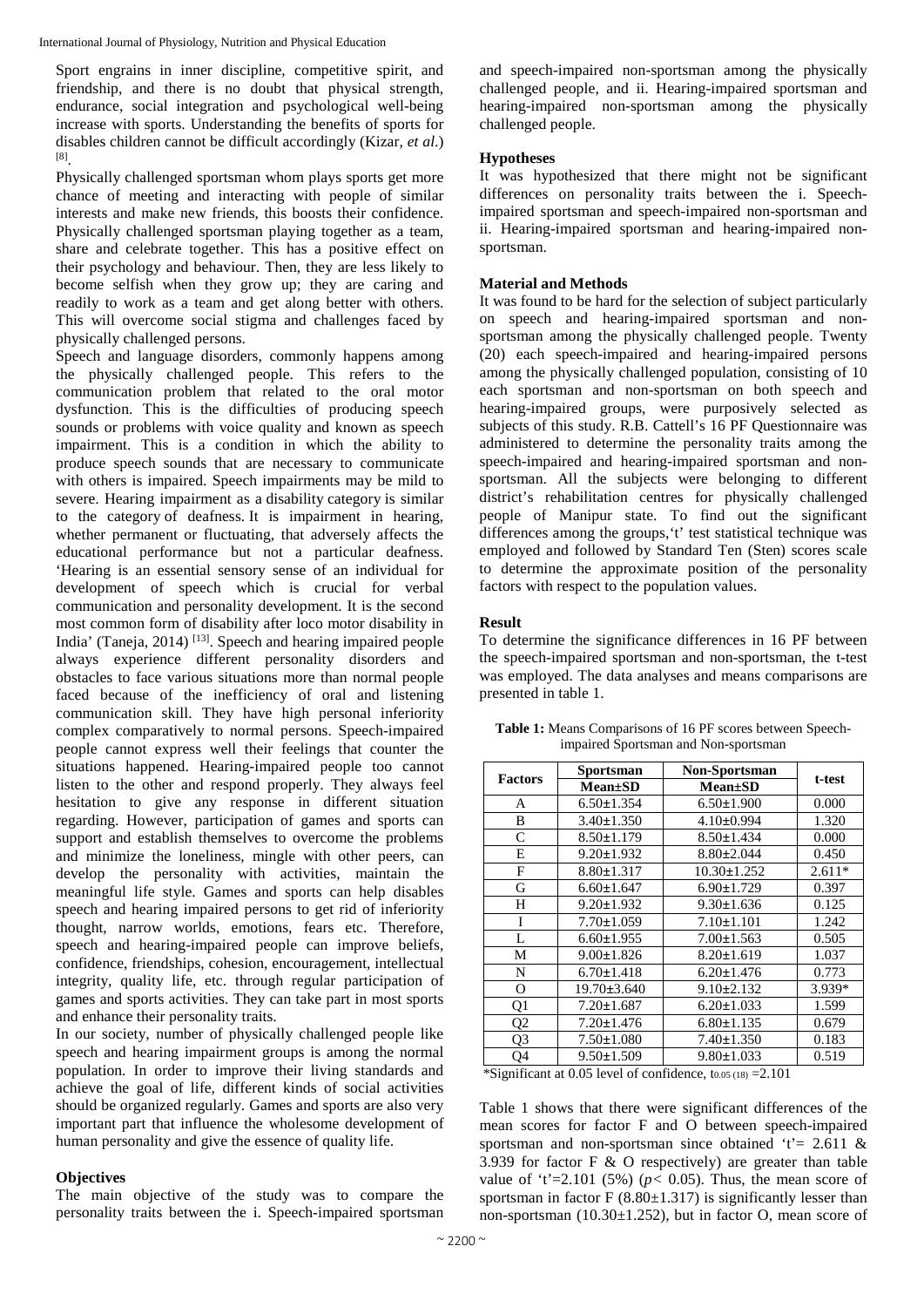sportsman  $(19.70 \pm 3.640)$  is significantly greater than nonsportsman (9.10±2.132). Therefore, non-sportsman is more enthusiastic, cheerful, active talkative, frank, expressive, effervescent and carefree than the sportsman. On the other hand, sportsman is stronger sense of obligation and high expectation than the non-sportsman is. However, no significant differences between speech-impaired sportsman and non-sportsman are found in personality factors A, B, C, E, G, H, I, L, M, N, Q1, Q2, Q3 and Q4 since p-values of all these factors are greater than 0.05 (*p>*0.05). The graphical representation of means differences is shown in figure 1.



**Fig 1:** Means Comparisons of 16 PF between Speech-impairment Sportsman and Non-sportsman

To determine the significance differences in 16 PF between the hearing-impaired sportsman and non-sportsman, the data were analyzed and means comparisons are presented in table 2.

| Factor         | <b>Sportsman</b>  | Non-Sportsman    | t-test   |  |  |
|----------------|-------------------|------------------|----------|--|--|
|                | $Mean \pm SD$     | $Mean \pm SD$    |          |  |  |
| A              | $7.60 \pm 1.265$  | $6.90 \pm 1.101$ | 1.320    |  |  |
| B              | $5.90 \pm 2.378$  | $4.00 \pm 1.491$ | $2.141*$ |  |  |
| $\mathsf{C}$   | $10.10 \pm 2.234$ | $8.80 \pm 1.229$ | 1.612    |  |  |
| E              | $9.30 \pm 2.003$  | $9.30 \pm 1.337$ | 0.000    |  |  |
| F              | $10.90 \pm 2.601$ | $9.10 \pm 1.449$ | 1.912    |  |  |
| G              | $7.60 \pm 2.875$  | $6.90 \pm 1.197$ | 0.711    |  |  |
| H              | $10.30 \pm 2.908$ | $8.70 \pm 0.949$ | 1.642    |  |  |
| I              | $8.90 \pm 3.281$  | $8.10 \pm 1.449$ | 0.705    |  |  |
| L              | $7.80 \pm 2.700$  | $6.60 \pm .843$  | 1.342    |  |  |
| М              | $10.60 \pm 2.547$ | $8.60 \pm 1.647$ | 2.085    |  |  |
| $\mathbf N$    | $7.20 \pm 2.098$  | $5.70 \pm 1.494$ | 1.842    |  |  |
| O              | $10.70 \pm 2.058$ | $8.70 \pm 1.889$ | $2.265*$ |  |  |
| Q <sub>1</sub> | $7.70 \pm 1.889$  | $6.10 \pm 1.101$ | $2.315*$ |  |  |
| Q <sub>2</sub> | $8.00 \pm 2.789$  | $5.90 \pm 1.663$ | 2.045    |  |  |
| Q3             | $8.70 \pm 1.418$  | $6.90 \pm 1.595$ | $2.667*$ |  |  |
| Q4             | $10.00 \pm 2.449$ | $8.00 \pm 2.404$ | 1.843    |  |  |

**Table 2:** Means Comparisons of 16 PF scores between Hearingimpaired Sportsman and Non-sportsman

\*Significant at 0.05 level of confidence,  $t_{0.05 (18)} = 2.101$ 

Table 2 shows that there were significant differences of the mean scores for the factors B, O, Q1 and Q3 between hearingimpaired sportsman and non-sportsman since obtained  $t'$ = 2.141, 2.265, 2.315 & 2.667 (for factors B, O, Q1 & Q3 respectively) are greater than table of 't'=2.101 (5%) ( $p$  < 0.05). The mean scores of sportsman in factors B (5.90±2.378), O (10.70±2.058), Q1 (7.70±1.889) and Q3  $(8.70 \pm 1.418)$  are significantly greater than the mean scores

of non-sportsman in factor B  $(4.00 \pm 1.491)$ , O  $(8.70 \pm 1.889)$ , Q1 (6.10 $\pm$ 1.101) and Q3 (6.90 $\pm$ 1.595) respectively. Thus, the sportsman have more abstract-thinking, intelligent, bright, fast learner, stronger sense of obligation, higher expectations, tends to worry, guilt stricken, more interested in intellectual matters, more skeptical and inquiring regarding ideas than non-sportsman. Usually sportsman are more well informed, less inclined to moralize, more inclined to experiment in life generally, and more tolerant of inconvenience and change than non-sportsman. The hearing impaired sportsman tends to have more imaginary, reasoning, stronger control of their emotions and general behaviour are more inclined to be socially aware and careful, and evidence what is commonly termed "self-respect" and higher regard for social reputation than the non-sports man. However, no significant differences are found between hearing-impaired sportsman and nonsportsman in personality factors A, C, E, F, G, H, I, L, M, N, Q2 and Q4 since p-values of all these factors are greater than 0.05 (p>0.05). The graphical representation of means differences is shown in figure 2.



**Fig 2:** Means Comparisons of 16 PF between Hearing-impaired Sportsman and Non-sportsman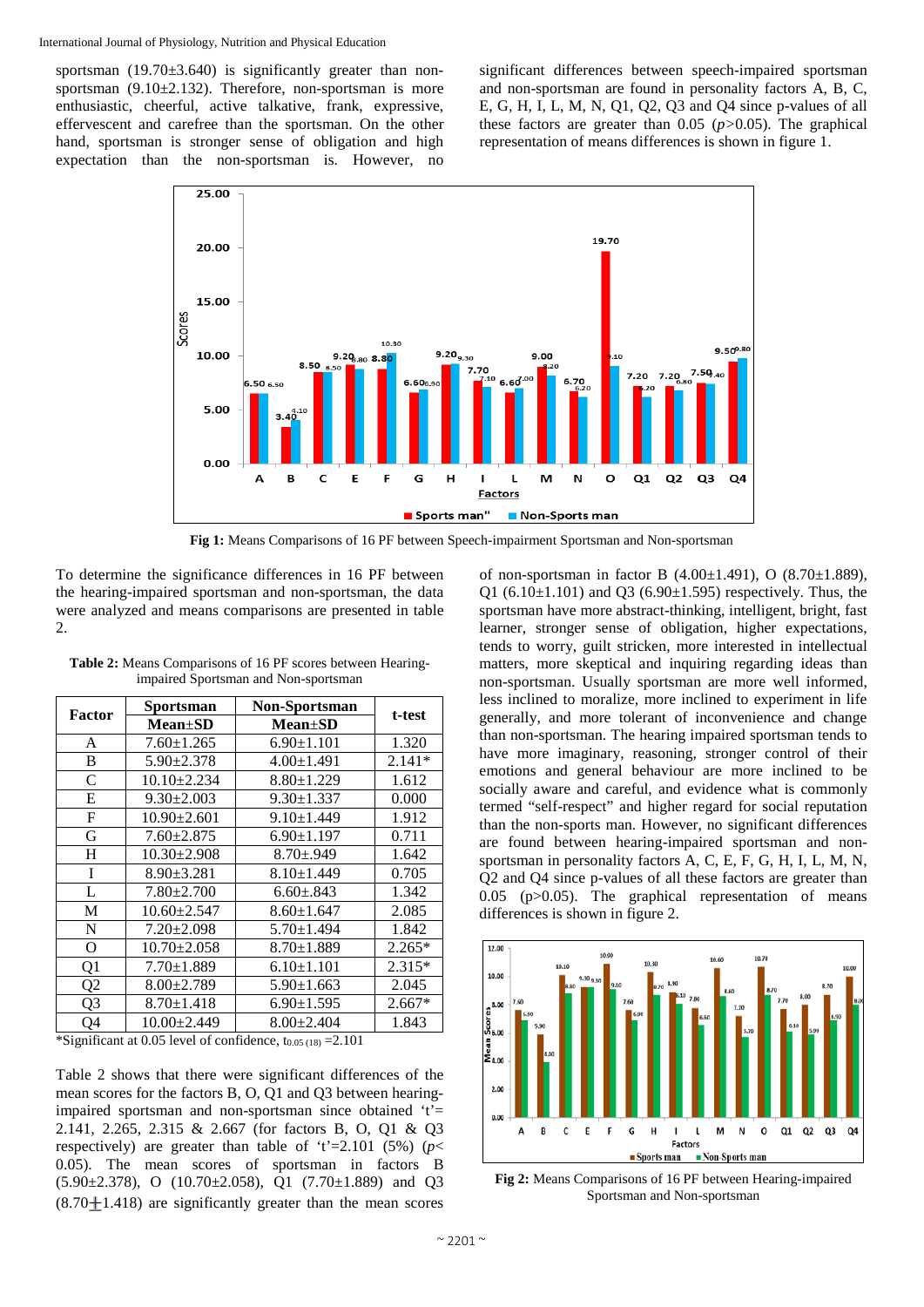#### **Sten Scores of 16 Personality Factors**

The Sten scores (standard ten) are distributed over 10 equalinterval standard score points from 1 to 10 by taking population mean is fixed at 5.5 and standard deviation is 2.0 Sten scores. The Sten scores from 1 to 3 are considered as low, Sten scores from 4 to 7 are considered as average and the Sten scores from 8 to 10 are considered as high. The Sten scores of speech-impaired and hearing-impaired sportsman and non-sportsman are shown in table  $3 \& 4$ , and their diagrammatic presentations are shown in figure 3 & 4 respectively.

|  |  |  |  |  | Table 3: Mean Sten Scores of Speech-impairment: Sportsman vs Non-sportsman |
|--|--|--|--|--|----------------------------------------------------------------------------|
|--|--|--|--|--|----------------------------------------------------------------------------|

|                |                                                                                                   |                      |                      |                      |                      |   |         |                | <b>Standard Ten Scores</b> |      |         |                                                                                             |
|----------------|---------------------------------------------------------------------------------------------------|----------------------|----------------------|----------------------|----------------------|---|---------|----------------|----------------------------|------|---------|---------------------------------------------------------------------------------------------|
| Factor         | <b>Low Score Description</b>                                                                      |                      | Low                  |                      |                      |   | Average |                |                            | High |         | <b>High score description</b>                                                               |
|                |                                                                                                   | 1                    | $\overline{2}$       | $\mathbf{3}$         | 4                    | 5 | 6       | $\overline{7}$ | 8                          | 9    | 10      |                                                                                             |
| A              | Cool, reserved, impersonal, formal,<br>aloof, detached, (Sizothymial)                             | $\ddot{\phantom{0}}$ |                      | $\ddot{\phantom{0}}$ | $\ddot{\phantom{0}}$ |   |         |                |                            |      |         | Warm, outgoing, kindly, easy-going,<br>participating, likes people<br>(Affectothymia)       |
| B              | Concrete-thinking, less intelligent (Lower<br>scholastic mental capacity)                         | $\cdot$              | $\ddot{\phantom{a}}$ | $\cdot$              | $\cdot$              |   |         |                |                            |      |         | Abstract-thinking, more intelligent,<br>bright (Higher scholastic mental<br>capacity)       |
| $\mathsf{C}$   | Affected by Feelings, emotionally less<br>stable, easily annoyed (Lower ego<br>strength)          |                      |                      | $\ddot{\phantom{0}}$ | $\cdot$              |   |         |                |                            |      |         | Emotionally stable, mature, faces<br>reality, calm (Higher ego strength)                    |
| E              | Submissive, humble, mild, easily led,<br>accommodating (Submissiveness)                           | $\ddot{\phantom{0}}$ | $\blacksquare$       | $\cdot$              | $\ddot{\phantom{0}}$ |   |         |                |                            |      |         | Dominant, assertive, aggressive,<br>stubborn competitive, bossy<br>(Dominance)              |
| $\mathbf F$    | Sober, restrained, prudent, taciturn,,<br>serious (Desurgency)                                    | $\ddot{\phantom{0}}$ | $\cdot$              | $\cdot$              | $\ddot{\phantom{0}}$ |   |         |                |                            |      |         | Enthusiastic, spontaneous, heedless,<br>expressive, cheerful (Surgency)                     |
| G              | Expedient, disregards rules, self-<br>indulgent (Weaker-superego strength)                        |                      |                      | $\cdot$              | $\ddot{\phantom{0}}$ |   |         |                |                            |      |         | Conscientious, conforming, moralistic,<br>staid, rule-bound (Stronger superego<br>strength) |
| H              | Shy, threat-sensitive, timid, hesitant,<br>intimidated (Threctia)                                 |                      |                      | $\ddot{\phantom{a}}$ | $\cdot$              |   |         |                |                            |      |         | Bold, venturesome, uninhibited, can<br>take stress (Parmia)                                 |
| $\bf{I}$       | Tough-minded, self-reliant, no-nonsense,<br>rough, realistic (Harria)                             | $\cdot$              | $\bullet$            | $\cdot$              |                      |   |         |                |                            |      |         | Tender-minded, sensitive,<br>overprotected, intuitive, refined<br>(Premsia)                 |
| L              | Trusting, accepting conditions, easy to<br>get on with (Alaxia)                                   |                      |                      |                      |                      |   |         |                |                            |      |         | Suspicious, hard to fool, distrustful,<br>skeptical (Protension)                            |
| M              | Practical, concerned with down-to-<br>earth, issues, steady (Praxernia)                           |                      |                      | $\ddot{\phantom{a}}$ |                      |   |         |                |                            |      |         | Imaginative, absent-minded, absorbed<br>in thought, impractical (Autia)                     |
| $\mathbf N$    | Fortnight, unpretentious, open, genuine,<br>artless (Artless)                                     |                      |                      | $\cdot$              |                      |   |         |                |                            |      |         | Shrewd, polished, socially aware,<br>diplomatic, calculating (Shrewdness)                   |
| $O^*$          | Self-assured, secure, feels free of guilt,<br>untroubled, self-satisfied (Untroubled<br>adequacy) |                      |                      |                      |                      |   |         |                |                            |      |         | Apprehensive, self-blaming, guilt-<br>prone, insecure, worrying (Guilt<br>Proneness)        |
| Q1             | Conservative, respecting traditional<br>ideas (Conservation of temperament)                       | $\cdot$              |                      |                      |                      |   |         |                |                            |      |         | Experimenting, liberal, critical, open to<br>change (Radicalism)                            |
| Q2             | Group-oriented, a joiner and sound<br>follower, listens to others (Group<br>Adherence)            | $\cdot$              |                      | $\ddot{\phantom{0}}$ | $\cdot$              |   |         |                |                            |      | $\cdot$ | Self-sufficient, resourceful, prefers,<br>own decisions (Self-sufficiency)                  |
| Q <sub>3</sub> | Undisciplined self-conflict, lax, careless<br>of social rules (Low integration)                   | $\cdot$              |                      |                      | $\cdot$              |   |         |                |                            |      |         | Following self-image, socially precise,<br>compulsive (High self-concept control)           |
| Q <sub>4</sub> | Relaxed, tranquil, composed, has low<br>drive, un-frustrated (Low ergic tension)                  |                      |                      |                      |                      |   |         |                |                            |      |         | Tense, frustrated, overwrought, has<br>high drive (High ergic tension)                      |

\*Significant at 5% level of significance Fig. 2. Sportsman Non-sportsman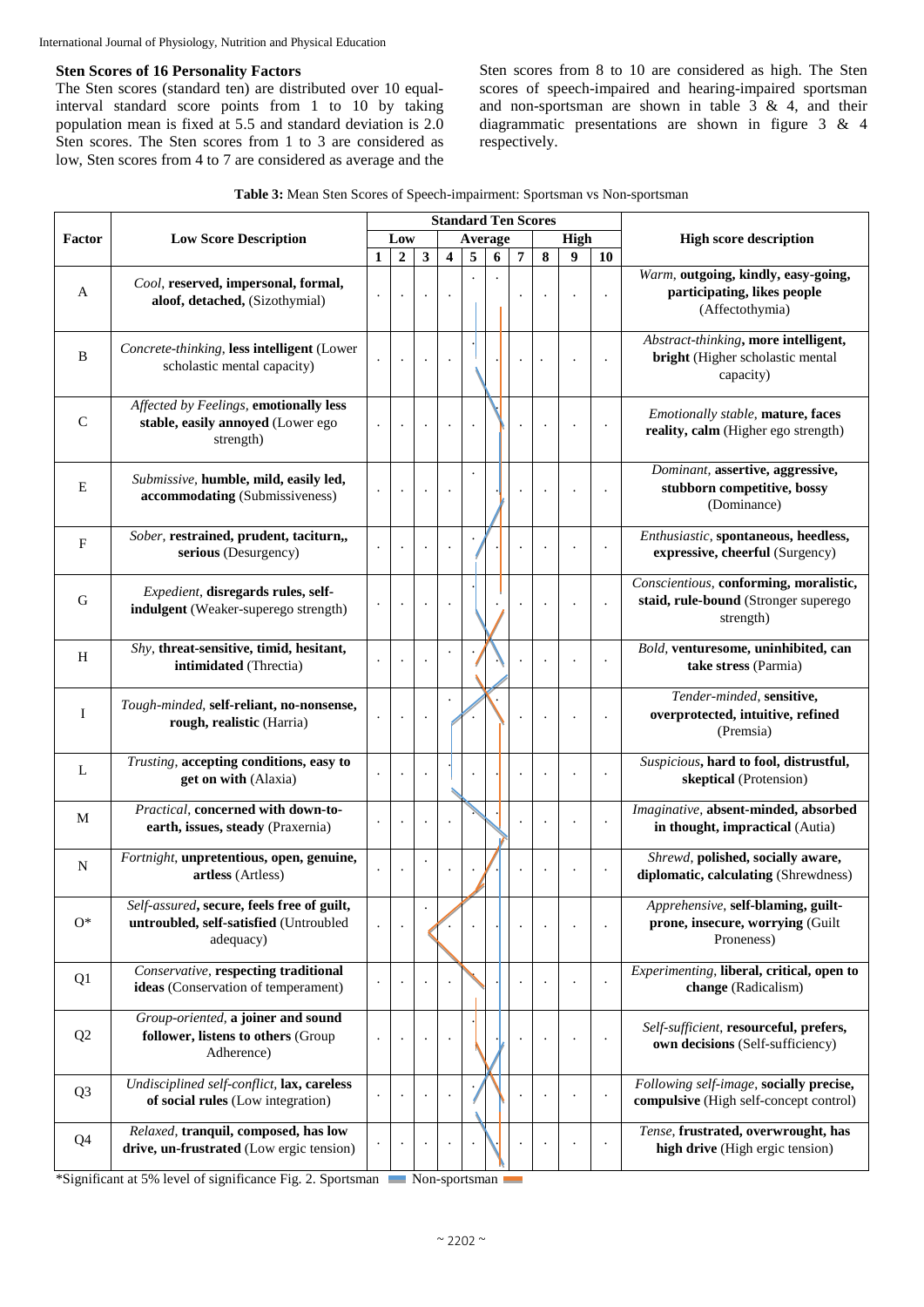|                |                                                                                                   |     |                  |                      |                      |   | <b>Standard Ten Scores</b> |   |   |                  |      |                                                                                             |  |
|----------------|---------------------------------------------------------------------------------------------------|-----|------------------|----------------------|----------------------|---|----------------------------|---|---|------------------|------|---------------------------------------------------------------------------------------------|--|
| Facto          | <b>Low Score Description</b>                                                                      | Low |                  |                      |                      |   | Average                    |   |   |                  | High | <b>High score description</b>                                                               |  |
| r              |                                                                                                   | 1   | $\boldsymbol{2}$ | 3                    | 4                    | 5 | 6                          | 7 | 8 | $\boldsymbol{9}$ | 10   |                                                                                             |  |
| A              | Cool, reserved, impersonal, formal, aloof,<br>detached, (Sizothymial)                             |     |                  |                      |                      |   |                            |   |   |                  |      | Warm, outgoing, kindly, easy-<br>going, participating, likes people<br>(Affectothymia)      |  |
| B              | Concrete-thinking, less intelligent (Lower<br>scholastic mental capacity)                         |     |                  |                      | $\cdot$              |   |                            |   |   |                  |      | Abstract-thinking, more intelligent,<br>bright (Higher scholastic mental<br>capacity)       |  |
| $\overline{C}$ | Affected by Feelings, emotionally less stable,<br>easily annoyed (Lower ego strength)             |     |                  | $\ddot{\phantom{a}}$ | $\cdot$              |   |                            |   |   |                  |      | Emotionally stable, mature, faces<br>reality, calm (Higher ego strength)                    |  |
| E              | Submissive, humble, mild, easily led,<br>accommodating (Submissiveness)                           |     |                  |                      |                      |   |                            |   |   |                  |      | Dominant, assertive, aggressive,<br>stubborn competitive, bossy<br>(Dominance)              |  |
| F              | Sober, restrained, prudent, taciturn,,<br>serious (Desurgency)                                    |     |                  |                      |                      |   |                            |   |   |                  |      | Enthusiastic, spontaneous,<br>heedless, expressive, cheerful<br>(Surgency)                  |  |
| $\mathbf G$    | Expedient, disregards rules, self-indulgent<br>(Weaker-superego strength)                         |     |                  | $\ddot{\phantom{0}}$ | $\ddot{\phantom{0}}$ |   |                            |   |   |                  |      | Conscientious, conforming,<br>moralistic, staid, rule-bound<br>(Stronger superego strength) |  |
| H              | Shy, threat-sensitive, timid, hesitant,<br>intimidated (Threctia)                                 |     |                  | $\ddot{\phantom{0}}$ | $\ddot{\phantom{0}}$ |   |                            |   |   |                  |      | Bold, venturesome, uninhibited,<br>can take stress (Parmia)                                 |  |
| I              | Tough-minded, self-reliant, no-nonsense,<br>rough, realistic (Harria)                             |     |                  | $\ddot{\phantom{0}}$ | $\ddot{\phantom{0}}$ |   |                            |   |   |                  |      | Tender-minded, sensitive,<br>overprotected, intuitive, refined<br>(Premsia)                 |  |
| L              | Trusting, accepting conditions, easy to get<br>on with (Alaxia)                                   |     |                  |                      | $\bullet$            |   |                            |   |   |                  |      | Suspicious, hard to fool,<br>distrustful, skeptical (Protension)                            |  |
| M              | Practical, concerned with down-to-earth,<br>issues, steady (Praxernia)                            |     |                  | $\cdot$              | $\cdot$              |   |                            |   |   |                  |      | Imaginative, absent-minded,<br>absorbed in thought, impractical<br>(Autia)                  |  |
| N              | Fortnight, unpretentious, open, genuine,<br>artless (Artless)                                     |     |                  |                      | $\cdot$              |   |                            |   |   |                  |      | Shrewd, polished, socially aware,<br>diplomatic, calculating<br>(Shrewdness)                |  |
| $\mathbf{O}$   | Self-assured, secure, feels free of guilt,<br>untroubled, self-satisfied (Untroubled<br>adequacy) |     |                  | $\cdot$              | $\cdot$              |   |                            |   |   |                  |      | Apprehensive, self-blaming, guilt-<br>prone, insecure, worrying (Guilt<br>Proneness)        |  |
| Q1             | Conservative, respecting traditional ideas<br>(Conservation of temperament)                       |     |                  | $\blacksquare$       | $\cdot$              |   |                            |   |   |                  |      | Experimenting, liberal, critical,<br>open to change (Radicalism)                            |  |
| Q2             | Group-oriented, a joiner and sound follower,<br>listens to others (Group Adherence)               |     |                  |                      |                      |   |                            |   |   |                  |      | Self-sufficient, resourceful, prefers,<br>own decisions (Self-sufficiency)                  |  |
| Q <sub>3</sub> | Undisciplined self-conflict, lax, careless of<br>social rules (Low integration)                   |     |                  | $\cdot$              | $\blacksquare$       |   |                            |   |   |                  |      | Following self-image, socially<br>precise, compulsive (High self-<br>concept control)       |  |
| Q <sub>4</sub> | Relaxed, tranquil, composed, has low drive,<br>un-frustrated (Low ergic tension)                  |     |                  |                      |                      |   |                            |   |   |                  |      | Tense, frustrated, overwrought,<br>has high drive (High ergic tension)                      |  |

#### **Table 4:** Mean Standard Ten Scores of Hearing Impairment: Sportsman vs Non-sportsman

Fig. 4. Sportsman Non-Sportsman

The table 3 and its diagrammatic presentation (Fig.3) clearly show the comparison of Sten scores for personality factors between the speech-impaired sportsman and non-sportsman. The norms based interpretation of different factors and mean characteristics have been revealed. There was significant differences between the speech-impaired sportsman and nonsportsman in case of Factor O only as the personality characteristics were falling at the Sten scores of 6 (average) and 3 (low) respectively in the scale of Sten scores. It was clearly interpreted that the speech-impaired sportsman was neither Untroubled Adequacy nor Guilt Proneness of personality characters as the Sten score of 6 is falling at the average score in the scale of Sten scores. However, speechimpaired non-sportsman was at low score of 3 at sten scale